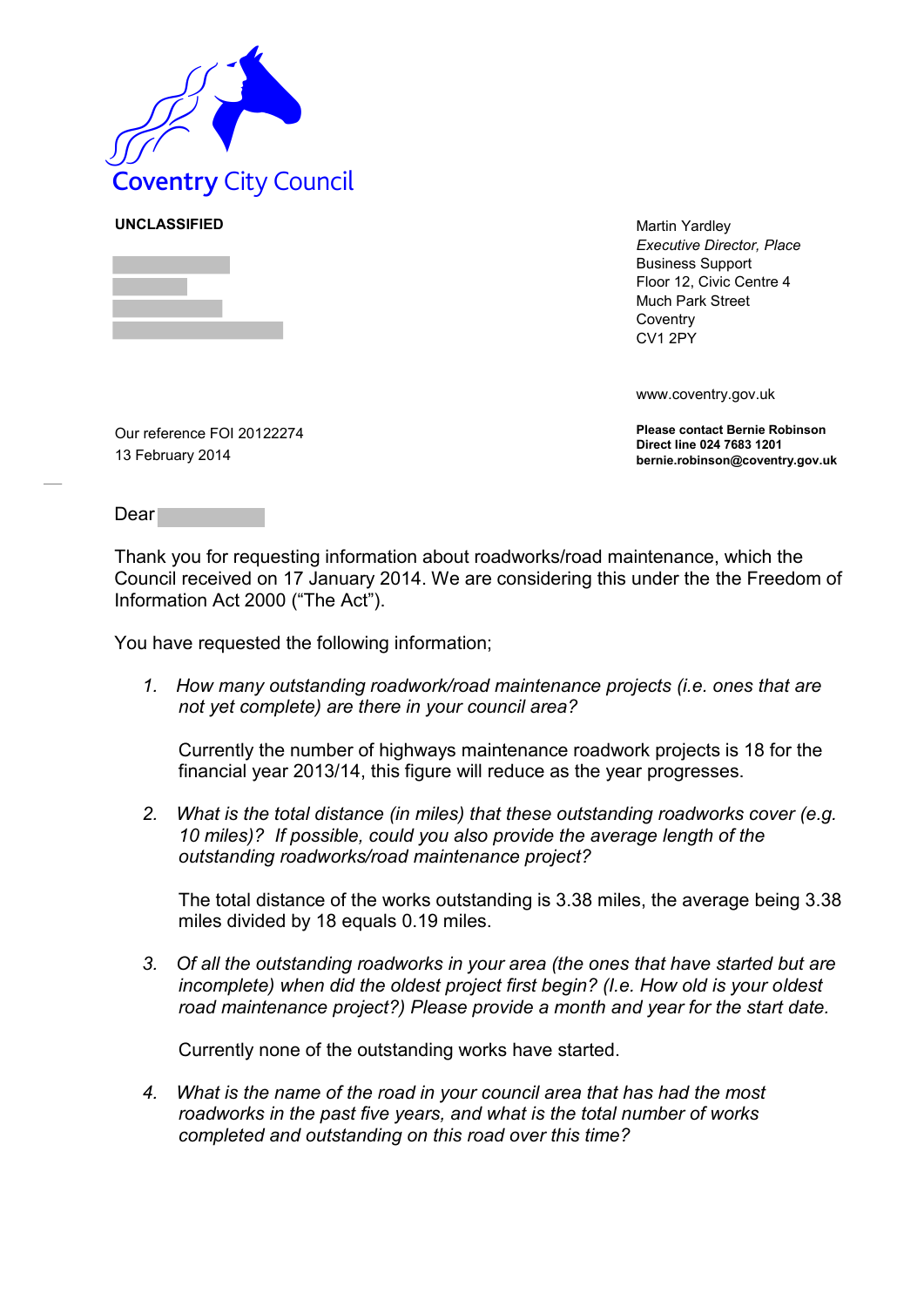Coventry city council does not record this information.

*5. How many roadworks projects IN TOTAL have been completed in your council area over the past five years (please provide a figure for each year: 2009, 2010, 2011, 2012 and 2013).* 

The Council keep records over financial year's not calendar years. The Council do not have records for 2009/10. The number of highways maintenance roadworks projects for years 2010/11, 2011/12 and 2012/13 is as follows: 2010/11 = 279, 2011/12 = 353, 2012/13 = 259

*6. How much did the average road maintenance project cost in your area last year (2013), in 2012 and in 2011? Please provide a figure for each.* 

Coventry city council does not keep this type of record, highways maintenance projects vary widely in size and cost.

*7. How much did your council spend on road maintenance projects in total last year (2013), in 2012 and in 2011? Please provide a separate figure for each.* 

The Council keep records over financial year's not individual years, the Council does not hold records for 2009/10. The Council spend on highways maintenance roadworks projects for years 2010/11, 2011/12 and 2012/13 are as follows:

2010/11 = £5.783 million, 2011/12 = £6.633 million, 2012/13 = £5.750 million.

- *8. What is the average length of a road maintenance project in your area (in miles)?*
- *9. How many traffic cones do you estimate are on the road at any one time in your council area?*

The Council does not keep records of the average length of a road maintenance project or the number of traffic cones on roads at any one time.

It has been established that the Council does not hold information for the financial year 2009/10 or keep records of information requested in questions 4, 6, 8 and 9 above. Thus, we are unable to provide any information relating to these specific questions, and are informing you as required by Section 1(1) (a) of the Act that states:

*"Any person making a request for information to a public authority is entitled to be informed in writing by the public authority whether it holds information of the description specified in the request".* 

To advise and assist you regarding the types of information the Council does hold and regularly discloses, you may wish to view the latest Freedom of Information responses issued by the Council on our [disclosure log](http://www.coventry.gov.uk/foieirrequests) or look at the [Council's Publication Scheme](http://www.coventry.gov.uk/info/200031/data_protection_and_freedom_of_information/380/publication_scheme) and it's published reusable [Open Data.](http://www.coventry.gov.uk/a_to_z/service/824/open_data)